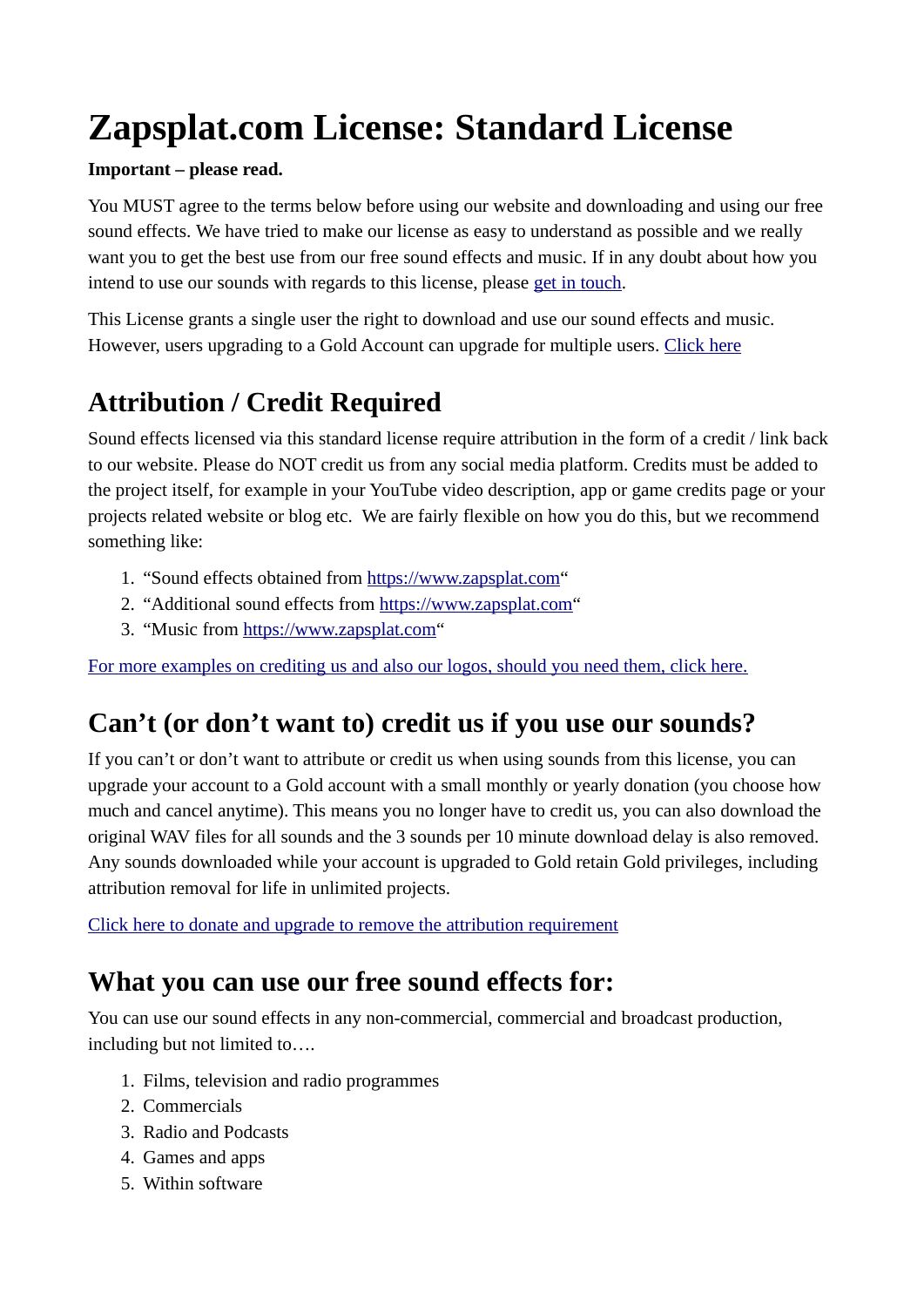- 6. YouTube videos
- 7. Blogs and websites
- 8. School projects
- 9. Presentations, conferences, exhibitions etc
- 10.Theatrical performances and live shows
- 11.Musical compositions and performances

Sound effects must be embedded or synchronized with your production and not be the primary value of your project (in a sound effect app for example). You are allowed to edit the sound effects to fit your project and mix them with other sounds to form new sounds. However you must not redistribute the sound effects outside of your production (see below for more details). If your intended use for our sounds isn't listed above and you are unsure, please [contact us](https://www.zapsplat.com/contact)

### **What you can't use our free sound effects for:**

You may not use our sound effects for the following purposes under any circumstances…

- 1. Our sound effects must not be shared with any person.
- 2. Our sound effects must not be distributed in any form including on other websites, on social networks, file sharing platforms, CD, DVD or any other ROM.
- 3. Our sound effects can not be loaned, rented, sub-licensed or sold to any third party.
- 4. Our sound effects can not be edited to form new sound effects for sale or distribution outside of your project.
- 5. Please do not share or share links to download our sounds and music to YouTube or any other video or audio network where the primary value is to share our sounds or music outside of a production.

# **Copyright**

Our sound effects and music are licensed to you, not sold on a non-exclusive basis in accordance with the terms of this agreement. No intellectual property rights are transferred to you. Therefore our sound effects and music can be used royalty free in your projects, but we or our contributors retain all copyrights.

# **Indemnification**

The Licensee agrees to indemnify ZapSplat.com from any claims, law-suits, damages and any liabilities including reasonable expenses and legal fees incurred relating to any matter that may arise if this licence agreement is breached.

# **Disclaimer of Warranties**

Zapsplat.com provides the sound effects and music files on this website on an as-is basis and provides no warranties or conditions of any kind. While we have taken absolute care and